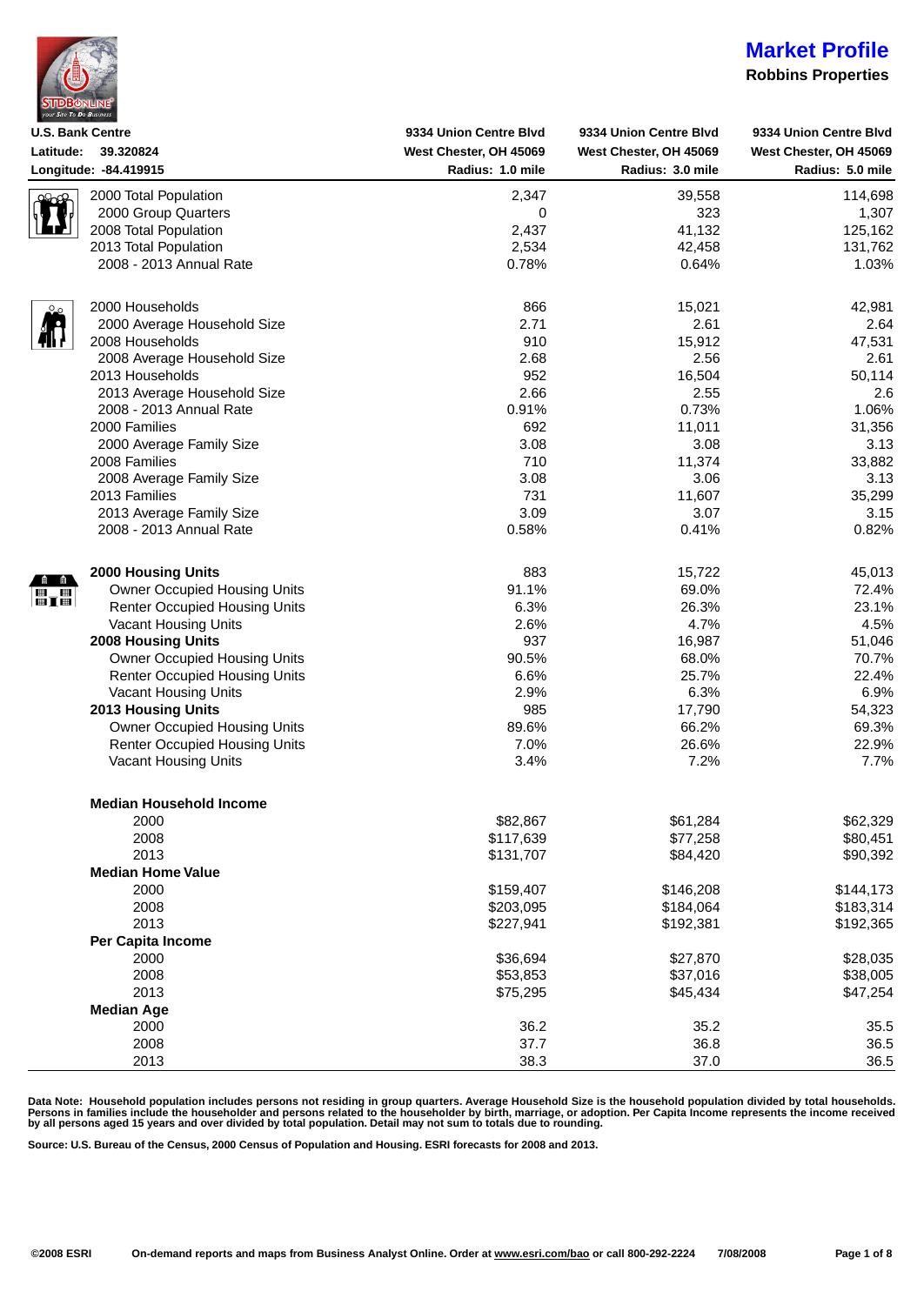| <b>STDBONLINE</b>        |  |
|--------------------------|--|
| vour Site To Do Business |  |

#### **Robbins Properties**

| Longitude: - 84.419915<br>Radius: 1.0 mile<br>Radius: 3.0 mile<br>2000 Households by Income<br>俳.<br>Household Income Base<br>857<br>15,099<br>1.3%<br>$<$ \$15,000<br>6.5%<br>\$15,000 - \$24,999<br>2.9%<br>8.9%<br>7.0%<br>9.5%<br>\$25,000 - \$34,999<br>13.0%<br>15.3%<br>\$35,000 - \$49,999<br>19.1%<br>21.0%<br>\$50,000 - \$74,999<br>17.3%<br>16.3%<br>\$75,000 - \$99,999<br>25.6%<br>16.3%<br>$$100,000 - $149,999$<br>5.8%<br>3.4%<br>\$150,000 - \$199,999<br>8.1%<br>2.7%<br>$$200,000+$<br>\$100,929<br>Average Household Income<br>\$72,823<br>2008 Households by Income<br>Household Income Base<br>912<br>15,910<br>1.3%<br>$<$ \$15,000<br>4.4%<br>0.9%<br>5.4%<br>$$15,000 - $24,999$<br>2.9%<br>8.1%<br>\$25,000 - \$34,999<br>6.6%<br>10.4%<br>\$35,000 - \$49,999<br>16.6%<br>19.4%<br>\$50,000 - \$74,999<br>18.2%<br>14.0%<br>\$75,000 - \$99,999<br>25.4%<br>20.9%<br>\$100,000 - \$149,999<br>7.2%<br>14.3%<br>\$150,000 - \$199,999<br>6.0%<br>18.1%<br>$$200,000+$<br>Average Household Income<br>\$148,191<br>\$95,817<br>2013 Households by Income<br>Household Income Base<br>952<br>16,504<br>1.2%<br>3.8%<br>$<$ \$15,000<br>0.4%<br>4.0%<br>$$15,000 - $24,999$ | Radius: 5.0 mile<br>42,940<br>5.7%<br>7.6%<br>9.5%<br>15.5%<br>22.4% |
|-----------------------------------------------------------------------------------------------------------------------------------------------------------------------------------------------------------------------------------------------------------------------------------------------------------------------------------------------------------------------------------------------------------------------------------------------------------------------------------------------------------------------------------------------------------------------------------------------------------------------------------------------------------------------------------------------------------------------------------------------------------------------------------------------------------------------------------------------------------------------------------------------------------------------------------------------------------------------------------------------------------------------------------------------------------------------------------------------------------------------------------------------------------------------------------------------------|----------------------------------------------------------------------|
|                                                                                                                                                                                                                                                                                                                                                                                                                                                                                                                                                                                                                                                                                                                                                                                                                                                                                                                                                                                                                                                                                                                                                                                                     |                                                                      |
|                                                                                                                                                                                                                                                                                                                                                                                                                                                                                                                                                                                                                                                                                                                                                                                                                                                                                                                                                                                                                                                                                                                                                                                                     |                                                                      |
|                                                                                                                                                                                                                                                                                                                                                                                                                                                                                                                                                                                                                                                                                                                                                                                                                                                                                                                                                                                                                                                                                                                                                                                                     |                                                                      |
|                                                                                                                                                                                                                                                                                                                                                                                                                                                                                                                                                                                                                                                                                                                                                                                                                                                                                                                                                                                                                                                                                                                                                                                                     |                                                                      |
|                                                                                                                                                                                                                                                                                                                                                                                                                                                                                                                                                                                                                                                                                                                                                                                                                                                                                                                                                                                                                                                                                                                                                                                                     |                                                                      |
|                                                                                                                                                                                                                                                                                                                                                                                                                                                                                                                                                                                                                                                                                                                                                                                                                                                                                                                                                                                                                                                                                                                                                                                                     |                                                                      |
|                                                                                                                                                                                                                                                                                                                                                                                                                                                                                                                                                                                                                                                                                                                                                                                                                                                                                                                                                                                                                                                                                                                                                                                                     |                                                                      |
|                                                                                                                                                                                                                                                                                                                                                                                                                                                                                                                                                                                                                                                                                                                                                                                                                                                                                                                                                                                                                                                                                                                                                                                                     |                                                                      |
|                                                                                                                                                                                                                                                                                                                                                                                                                                                                                                                                                                                                                                                                                                                                                                                                                                                                                                                                                                                                                                                                                                                                                                                                     | 17.2%                                                                |
|                                                                                                                                                                                                                                                                                                                                                                                                                                                                                                                                                                                                                                                                                                                                                                                                                                                                                                                                                                                                                                                                                                                                                                                                     | 15.6%                                                                |
|                                                                                                                                                                                                                                                                                                                                                                                                                                                                                                                                                                                                                                                                                                                                                                                                                                                                                                                                                                                                                                                                                                                                                                                                     | 3.2%                                                                 |
|                                                                                                                                                                                                                                                                                                                                                                                                                                                                                                                                                                                                                                                                                                                                                                                                                                                                                                                                                                                                                                                                                                                                                                                                     | 3.2%                                                                 |
|                                                                                                                                                                                                                                                                                                                                                                                                                                                                                                                                                                                                                                                                                                                                                                                                                                                                                                                                                                                                                                                                                                                                                                                                     | \$74,151                                                             |
|                                                                                                                                                                                                                                                                                                                                                                                                                                                                                                                                                                                                                                                                                                                                                                                                                                                                                                                                                                                                                                                                                                                                                                                                     |                                                                      |
|                                                                                                                                                                                                                                                                                                                                                                                                                                                                                                                                                                                                                                                                                                                                                                                                                                                                                                                                                                                                                                                                                                                                                                                                     | 47,533                                                               |
|                                                                                                                                                                                                                                                                                                                                                                                                                                                                                                                                                                                                                                                                                                                                                                                                                                                                                                                                                                                                                                                                                                                                                                                                     | 3.8%                                                                 |
|                                                                                                                                                                                                                                                                                                                                                                                                                                                                                                                                                                                                                                                                                                                                                                                                                                                                                                                                                                                                                                                                                                                                                                                                     | 4.7%                                                                 |
|                                                                                                                                                                                                                                                                                                                                                                                                                                                                                                                                                                                                                                                                                                                                                                                                                                                                                                                                                                                                                                                                                                                                                                                                     | 6.7%                                                                 |
|                                                                                                                                                                                                                                                                                                                                                                                                                                                                                                                                                                                                                                                                                                                                                                                                                                                                                                                                                                                                                                                                                                                                                                                                     | 10.9%                                                                |
|                                                                                                                                                                                                                                                                                                                                                                                                                                                                                                                                                                                                                                                                                                                                                                                                                                                                                                                                                                                                                                                                                                                                                                                                     | 18.5%                                                                |
|                                                                                                                                                                                                                                                                                                                                                                                                                                                                                                                                                                                                                                                                                                                                                                                                                                                                                                                                                                                                                                                                                                                                                                                                     | 18.9%                                                                |
|                                                                                                                                                                                                                                                                                                                                                                                                                                                                                                                                                                                                                                                                                                                                                                                                                                                                                                                                                                                                                                                                                                                                                                                                     | 22.4%                                                                |
|                                                                                                                                                                                                                                                                                                                                                                                                                                                                                                                                                                                                                                                                                                                                                                                                                                                                                                                                                                                                                                                                                                                                                                                                     | 7.6%                                                                 |
|                                                                                                                                                                                                                                                                                                                                                                                                                                                                                                                                                                                                                                                                                                                                                                                                                                                                                                                                                                                                                                                                                                                                                                                                     | 6.4%                                                                 |
|                                                                                                                                                                                                                                                                                                                                                                                                                                                                                                                                                                                                                                                                                                                                                                                                                                                                                                                                                                                                                                                                                                                                                                                                     | \$99,828                                                             |
|                                                                                                                                                                                                                                                                                                                                                                                                                                                                                                                                                                                                                                                                                                                                                                                                                                                                                                                                                                                                                                                                                                                                                                                                     |                                                                      |
|                                                                                                                                                                                                                                                                                                                                                                                                                                                                                                                                                                                                                                                                                                                                                                                                                                                                                                                                                                                                                                                                                                                                                                                                     |                                                                      |
|                                                                                                                                                                                                                                                                                                                                                                                                                                                                                                                                                                                                                                                                                                                                                                                                                                                                                                                                                                                                                                                                                                                                                                                                     | 50,115                                                               |
|                                                                                                                                                                                                                                                                                                                                                                                                                                                                                                                                                                                                                                                                                                                                                                                                                                                                                                                                                                                                                                                                                                                                                                                                     | 3.2%                                                                 |
|                                                                                                                                                                                                                                                                                                                                                                                                                                                                                                                                                                                                                                                                                                                                                                                                                                                                                                                                                                                                                                                                                                                                                                                                     | 3.3%                                                                 |
| 6.1%<br>1.5%<br>\$25,000 - \$34,999                                                                                                                                                                                                                                                                                                                                                                                                                                                                                                                                                                                                                                                                                                                                                                                                                                                                                                                                                                                                                                                                                                                                                                 | 4.7%                                                                 |
| 4.0%<br>8.8%<br>$$35,000 - $49,999$                                                                                                                                                                                                                                                                                                                                                                                                                                                                                                                                                                                                                                                                                                                                                                                                                                                                                                                                                                                                                                                                                                                                                                 | 8.9%                                                                 |
| \$50,000 - \$74,999<br>14.9%<br>18.8%                                                                                                                                                                                                                                                                                                                                                                                                                                                                                                                                                                                                                                                                                                                                                                                                                                                                                                                                                                                                                                                                                                                                                               | 17.8%                                                                |
| 16.8%<br>18.7%<br>\$75,000 - \$99,999                                                                                                                                                                                                                                                                                                                                                                                                                                                                                                                                                                                                                                                                                                                                                                                                                                                                                                                                                                                                                                                                                                                                                               | 17.7%                                                                |
| 17.4%<br>18.9%<br>$$100,000 - $149,999$                                                                                                                                                                                                                                                                                                                                                                                                                                                                                                                                                                                                                                                                                                                                                                                                                                                                                                                                                                                                                                                                                                                                                             | 19.5%                                                                |
| 15.1%<br>10.5%<br>\$150,000 - \$199,999                                                                                                                                                                                                                                                                                                                                                                                                                                                                                                                                                                                                                                                                                                                                                                                                                                                                                                                                                                                                                                                                                                                                                             | 13.1%                                                                |
| 28.7%<br>\$200,000+<br>10.4%                                                                                                                                                                                                                                                                                                                                                                                                                                                                                                                                                                                                                                                                                                                                                                                                                                                                                                                                                                                                                                                                                                                                                                        | 11.9%                                                                |
| \$117,067<br>Average Household Income<br>\$206,654                                                                                                                                                                                                                                                                                                                                                                                                                                                                                                                                                                                                                                                                                                                                                                                                                                                                                                                                                                                                                                                                                                                                                  | \$123,984                                                            |
| 2000 Owner Occupied HUs by Value                                                                                                                                                                                                                                                                                                                                                                                                                                                                                                                                                                                                                                                                                                                                                                                                                                                                                                                                                                                                                                                                                                                                                                    |                                                                      |
| 809<br>Total<br>10,899                                                                                                                                                                                                                                                                                                                                                                                                                                                                                                                                                                                                                                                                                                                                                                                                                                                                                                                                                                                                                                                                                                                                                                              | 32,446                                                               |
| < \$50,000<br>1.9%<br>4.8%                                                                                                                                                                                                                                                                                                                                                                                                                                                                                                                                                                                                                                                                                                                                                                                                                                                                                                                                                                                                                                                                                                                                                                          | 4.1%                                                                 |
| 16.4%<br>18.9%<br>\$50,000 - 99,999                                                                                                                                                                                                                                                                                                                                                                                                                                                                                                                                                                                                                                                                                                                                                                                                                                                                                                                                                                                                                                                                                                                                                                 | 19.0%                                                                |
| 27.2%<br>29.0%<br>\$100,000 - 149,999                                                                                                                                                                                                                                                                                                                                                                                                                                                                                                                                                                                                                                                                                                                                                                                                                                                                                                                                                                                                                                                                                                                                                               | 30.8%                                                                |
| 17.9%<br>24.8%<br>\$150,000 - 199,999                                                                                                                                                                                                                                                                                                                                                                                                                                                                                                                                                                                                                                                                                                                                                                                                                                                                                                                                                                                                                                                                                                                                                               | 24.7%                                                                |
| \$200,000 - \$299,999<br>18.9%<br>17.6%                                                                                                                                                                                                                                                                                                                                                                                                                                                                                                                                                                                                                                                                                                                                                                                                                                                                                                                                                                                                                                                                                                                                                             | 15.4%                                                                |
| 16.9%<br>4.6%<br>\$300,000 - 499,999                                                                                                                                                                                                                                                                                                                                                                                                                                                                                                                                                                                                                                                                                                                                                                                                                                                                                                                                                                                                                                                                                                                                                                | 4.8%                                                                 |
| 0.7%<br>0.2%<br>\$500,000 - 999,999                                                                                                                                                                                                                                                                                                                                                                                                                                                                                                                                                                                                                                                                                                                                                                                                                                                                                                                                                                                                                                                                                                                                                                 | 1.0%                                                                 |
| $$1,000,000+$<br>0.0%<br>0.1%                                                                                                                                                                                                                                                                                                                                                                                                                                                                                                                                                                                                                                                                                                                                                                                                                                                                                                                                                                                                                                                                                                                                                                       | 0.1%                                                                 |
| Average Home Value<br>\$193,386<br>\$158,101                                                                                                                                                                                                                                                                                                                                                                                                                                                                                                                                                                                                                                                                                                                                                                                                                                                                                                                                                                                                                                                                                                                                                        | \$161,765                                                            |
| 2000 Specified Renter Occupied HUs by Contract Rent                                                                                                                                                                                                                                                                                                                                                                                                                                                                                                                                                                                                                                                                                                                                                                                                                                                                                                                                                                                                                                                                                                                                                 |                                                                      |
| Total<br>53<br>4,135                                                                                                                                                                                                                                                                                                                                                                                                                                                                                                                                                                                                                                                                                                                                                                                                                                                                                                                                                                                                                                                                                                                                                                                | 10,386                                                               |
| With Cash Rent<br>94.3%<br>97.9%                                                                                                                                                                                                                                                                                                                                                                                                                                                                                                                                                                                                                                                                                                                                                                                                                                                                                                                                                                                                                                                                                                                                                                    | 97.1%                                                                |
| 5.7%<br>2.1%<br>No Cash Rent                                                                                                                                                                                                                                                                                                                                                                                                                                                                                                                                                                                                                                                                                                                                                                                                                                                                                                                                                                                                                                                                                                                                                                        | 2.9%                                                                 |
| \$783<br>\$616<br>Median Rent                                                                                                                                                                                                                                                                                                                                                                                                                                                                                                                                                                                                                                                                                                                                                                                                                                                                                                                                                                                                                                                                                                                                                                       |                                                                      |
| \$1,078<br>\$695<br>Average Rent                                                                                                                                                                                                                                                                                                                                                                                                                                                                                                                                                                                                                                                                                                                                                                                                                                                                                                                                                                                                                                                                                                                                                                    | \$624                                                                |

Data Note: Income represents the preceding year, expressed in current dollars. Household income includes wage and salary earnings, interest, dividends, net rents,<br>pensions, SSI and welfare payments, child support and alim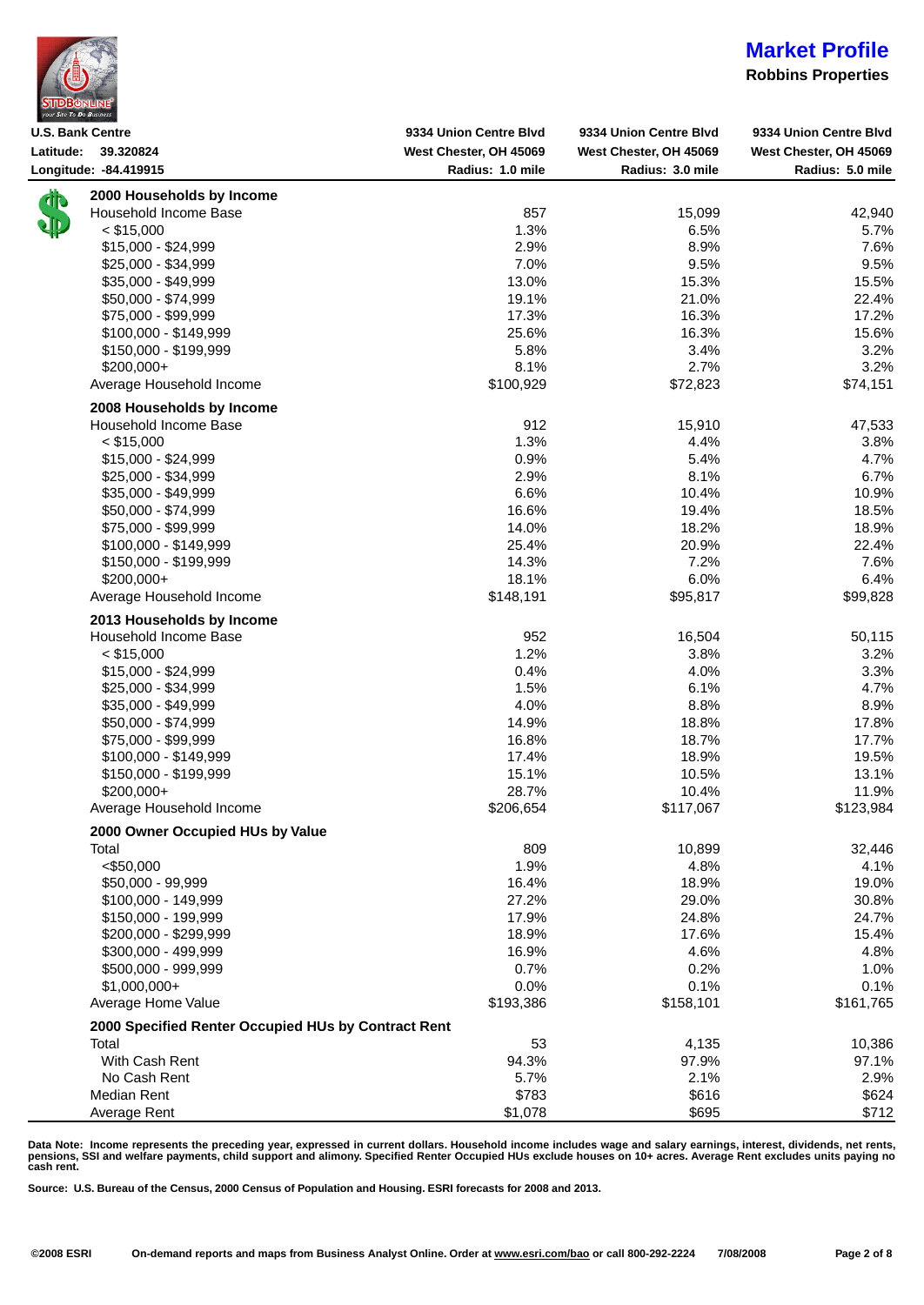| <b>STDBONLINE</b>        |  |  |
|--------------------------|--|--|
| your Site To Do Business |  |  |

### **Robbins Properties**

| <b>U.S. Bank Centre</b>           | 9334 Union Centre Blvd | 9334 Union Centre Blvd | 9334 Union Centre Blvd |
|-----------------------------------|------------------------|------------------------|------------------------|
| Latitude:<br>39.320824            | West Chester, OH 45069 | West Chester, OH 45069 | West Chester, OH 45069 |
| Longitude: - 84.419915            | Radius: 1.0 mile       | Radius: 3.0 mile       | Radius: 5.0 mile       |
| 2000 Population by Age            |                        |                        |                        |
| Total                             | 2,347                  | 39,559                 | 114,695                |
| n X<br>$0 - 4$                    | 7.4%                   | 7.4%                   | 7.6%                   |
| $5 - 9$                           | 8.9%                   | 8.0%                   | 7.9%                   |
| $10 - 14$                         | 7.8%                   | 7.8%                   | 8.0%                   |
| $15 - 19$                         | 6.9%                   | 6.8%                   | 6.7%                   |
| $20 - 24$                         | 3.4%                   | 5.1%                   | 4.6%                   |
| $25 - 34$                         | 13.3%                  | 14.4%                  | 14.2%                  |
| $35 - 44$                         | 19.9%                  | 17.6%                  | 18.2%                  |
| $45 - 54$                         | 17.1%                  | 15.0%                  |                        |
|                                   | 9.0%                   | 8.8%                   | 14.7%                  |
| $55 - 64$                         |                        |                        | 8.4%                   |
| $65 - 74$                         | 4.2%                   | 5.3%                   | 5.4%                   |
| 75 - 84                           | 1.6%                   | 2.6%                   | 3.0%                   |
| $85+$                             | 0.5%                   | 1.2%                   | 1.3%                   |
| $18+$                             | 71.2%                  | 72.2%                  | 72.0%                  |
| 2008 Population by Age            |                        |                        |                        |
| Total                             | 2,437                  | 41,129                 | 125,163                |
| $0 - 4$                           | 7.2%                   | 7.2%                   | 7.6%                   |
| $5 - 9$                           | 7.8%                   | 7.4%                   | 7.5%                   |
| $10 - 14$                         | 8.7%                   | 7.6%                   | 7.5%                   |
| $15 - 19$                         | 7.1%                   | 6.7%                   | 6.6%                   |
| $20 - 24$                         | 4.1%                   | 5.7%                   | 5.5%                   |
| $25 - 34$                         | 10.5%                  | 12.8%                  | 13.0%                  |
| $35 - 44$                         | 18.2%                  | 15.4%                  | 15.8%                  |
| $45 - 54$                         | 17.5%                  | 15.7%                  | 15.3%                  |
| $55 - 64$                         | 12.4%                  | 11.6%                  | 10.9%                  |
| $65 - 74$                         | 4.4%                   | 5.6%                   | 5.4%                   |
| 75 - 84                           | 1.6%                   | 3.0%                   | 3.4%                   |
| $85+$                             | 0.5%                   | 1.4%                   | 1.6%                   |
| $18+$                             | 71.6%                  | 73.6%                  | 73.2%                  |
|                                   |                        |                        |                        |
| 2013 Population by Age            |                        |                        |                        |
| Total                             | 2,536                  | 42,460                 | 131,763                |
| $0 - 4$                           | 7.3%                   | 7.3%                   | 7.8%                   |
| $5 - 9$                           | 7.1%                   | 7.0%                   | 7.2%                   |
| $10 - 14$                         | 7.9%                   | 7.2%                   | 7.2%                   |
| $15 - 19$                         | 7.2%                   | 6.6%                   | 6.4%                   |
| $20 - 24$                         | 3.9%                   | 5.8%                   | 5.5%                   |
| $25 - 34$                         | 12.1%                  | 13.5%                  | 13.9%                  |
| $35 - 44$                         | 15.5%                  | 13.8%                  | 14.2%                  |
| $45 - 54$                         | 18.0%                  | 15.7%                  | 15.2%                  |
| $55 - 64$                         | 13.3%                  | 12.5%                  | 11.7%                  |
| $65 - 74$                         | 5.4%                   | 6.2%                   | 5.9%                   |
| $75 - 84$                         | 1.7%                   | 3.0%                   | 3.3%                   |
| $85+$                             | 0.5%                   | 1.5%                   | 1.7%                   |
| $18 +$                            | 73.1%                  | 74.3%                  | 73.7%                  |
| 2000 Population by Sex            |                        |                        |                        |
| Males                             | 50.1%                  | 49.2%                  | 49.0%                  |
| Females                           | 49.9%                  | 50.8%                  | 51.0%                  |
|                                   |                        |                        |                        |
| 2008 Population by Sex            |                        |                        |                        |
| Males                             | 49.9%                  | 49.1%                  | 49.0%                  |
| Females<br>2013 Population by Sex | 50.1%                  | 50.9%                  | 51.0%                  |
| Males                             | 49.6%                  | 49.1%                  | 49.0%                  |
|                                   |                        |                        |                        |
| Females                           | 50.4%                  | 50.9%                  | 51.0%                  |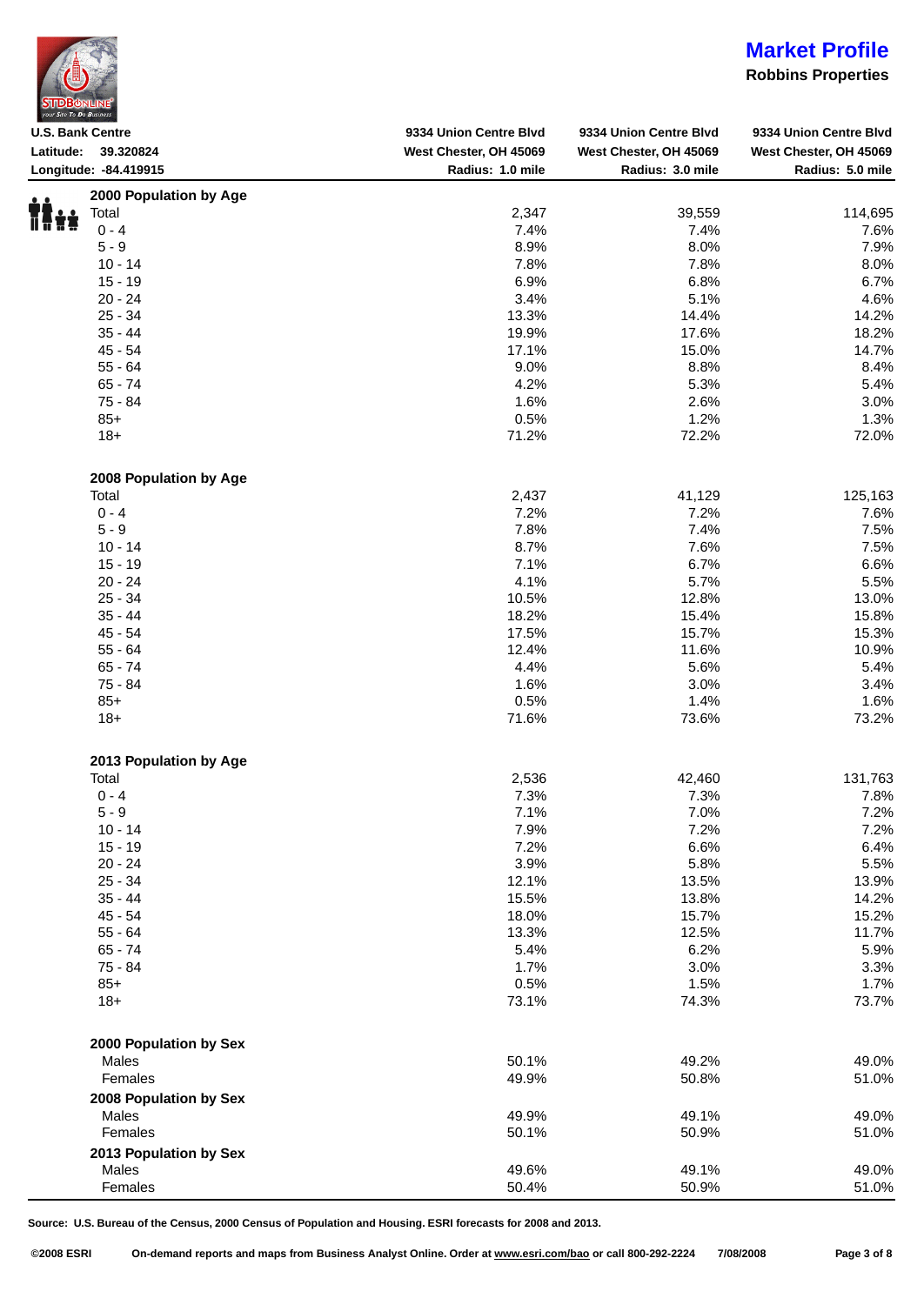|  | <b>STDBONLINE®</b>       |  |
|--|--------------------------|--|
|  | your Site To Do Business |  |

L

## **Market Profile**

#### **Robbins Properties**

| <b>U.S. Bank Centre</b> |                                               | 9334 Union Centre Blvd | 9334 Union Centre Blvd | 9334 Union Centre Blvd |
|-------------------------|-----------------------------------------------|------------------------|------------------------|------------------------|
| Latitude:               | 39.320824                                     | West Chester, OH 45069 | West Chester, OH 45069 | West Chester, OH 45069 |
|                         | Longitude: - 84.419915                        | Radius: 1.0 mile       | Radius: 3.0 mile       | Radius: 5.0 mile       |
|                         | 2000 Population by Race/Ethnicity             |                        |                        |                        |
|                         | Total                                         | 2,347                  | 39,558                 | 114,698                |
|                         | White Alone                                   | 88.9%                  | 84.9%                  | 85.9%                  |
|                         |                                               |                        |                        |                        |
|                         | <b>Black Alone</b>                            | 4.6%                   | 7.6%                   | 8.0%                   |
|                         | American Indian Alone                         | 0.1%                   | 0.2%                   | 0.2%                   |
|                         | Asian or Pacific Islander Alone               | 5.1%                   | 4.6%                   | 3.9%                   |
|                         | Some Other Race Alone                         | 0.5%                   | 1.2%                   | 0.8%                   |
|                         | Two or More Races                             | 0.8%                   | 1.5%                   | 1.3%                   |
|                         | Hispanic Origin                               | 2.0%                   | 2.8%                   | 2.0%                   |
|                         | Diversity Index                               | 23.7                   | 31.1                   | 28.4                   |
|                         | 2008 Population by Race/Ethnicity             |                        |                        |                        |
|                         | Total                                         | 2,437                  | 41,130                 | 125,161                |
|                         | White Alone                                   | 85.1%                  | 80.6%                  | 82.1%                  |
|                         |                                               |                        |                        |                        |
|                         | <b>Black Alone</b>                            | 5.5%                   | 9.0%                   | 9.3%                   |
|                         | American Indian Alone                         | 0.1%                   | 0.2%                   | 0.2%                   |
|                         | Asian or Pacific Islander Alone               | 7.8%                   | 7.1%                   | 5.9%                   |
|                         | Some Other Race Alone                         | 0.5%                   | 1.4%                   | 0.9%                   |
|                         | Two or More Races                             | 0.9%                   | 1.7%                   | 1.5%                   |
|                         | Hispanic Origin                               | 2.6%                   | 3.4%                   | 2.4%                   |
|                         | Diversity Index                               | 30.4                   | 38.1                   | 34.7                   |
|                         | 2013 Population by Race/Ethnicity             |                        |                        |                        |
|                         | Total                                         | 2,534                  | 42,459                 | 131,762                |
|                         | White Alone                                   | 82.2%                  | 77.7%                  | 79.7%                  |
|                         | <b>Black Alone</b>                            | 6.1%                   | 9.7%                   | 9.9%                   |
|                         | American Indian Alone                         | 0.1%                   | 0.2%                   | 0.2%                   |
|                         |                                               |                        |                        |                        |
|                         | Asian or Pacific Islander Alone               | 9.9%                   | 9.0%                   | 7.5%                   |
|                         | Some Other Race Alone                         | 0.6%                   | 1.6%                   | 1.0%                   |
|                         | Two or More Races                             | 1.0%                   | 1.8%                   | 1.6%                   |
|                         | Hispanic Origin                               | 2.9%                   | 3.8%                   | 2.7%                   |
|                         | Diversity Index                               | 34.9                   | 42.3                   | 38.3                   |
|                         | 2000 Population 3+ by School Enrollment       |                        |                        |                        |
|                         | Total                                         | 2,223                  | 37,966                 | 109,709                |
|                         | Enrolled in Nursery/Preschool                 | 2.7%                   | 2.5%                   | 2.8%                   |
|                         | Enrolled in Kindergarten                      | 2.2%                   | 1.6%                   | 1.6%                   |
|                         | Enrolled in Grade 1-8                         | 13.4%                  | 13.3%                  | 13.5%                  |
|                         | Enrolled in Grade 9-12                        | 7.2%                   | 6.6%                   |                        |
|                         |                                               |                        |                        | 6.4%                   |
|                         | <b>Enrolled in College</b>                    | 2.7%                   | 3.5%                   | 3.4%                   |
|                         | Enrolled in Grad/Prof School                  | 1.4%                   | 1.2%                   | 1.2%                   |
|                         | Not Enrolled in School                        | 70.4%                  | 71.2%                  | 71.1%                  |
|                         | 2008 Population 25+ by Educational Attainment |                        |                        |                        |
|                         | Total                                         | 1,586                  | 26,916                 | 81,823                 |
|                         | Less than 9th Grade                           | 1.1%                   | 1.8%                   | 2.0%                   |
|                         | 9th - 12th Grade, No Diploma                  | 2.6%                   | 5.1%                   | 5.1%                   |
|                         | <b>High School Graduate</b>                   | 14.9%                  | 23.1%                  | 22.7%                  |
|                         | Some College, No Degree                       | 19.7%                  | 21.1%                  | 19.7%                  |
|                         | Associate Degree                              | 9.0%                   | 7.0%                   | 7.9%                   |
|                         |                                               |                        |                        |                        |
|                         | Bachelor's Degree                             | 30.0%                  | 26.9%                  | 27.8%                  |
|                         | Graduate/Professional Degree                  | 22.7%                  | 14.9%                  | 14.9%                  |

**Data Note: Persons of Hispanic Origin may be of any race. The Diversity Index measures the probability that two people from the same area will be from different race/ ethnic groups.**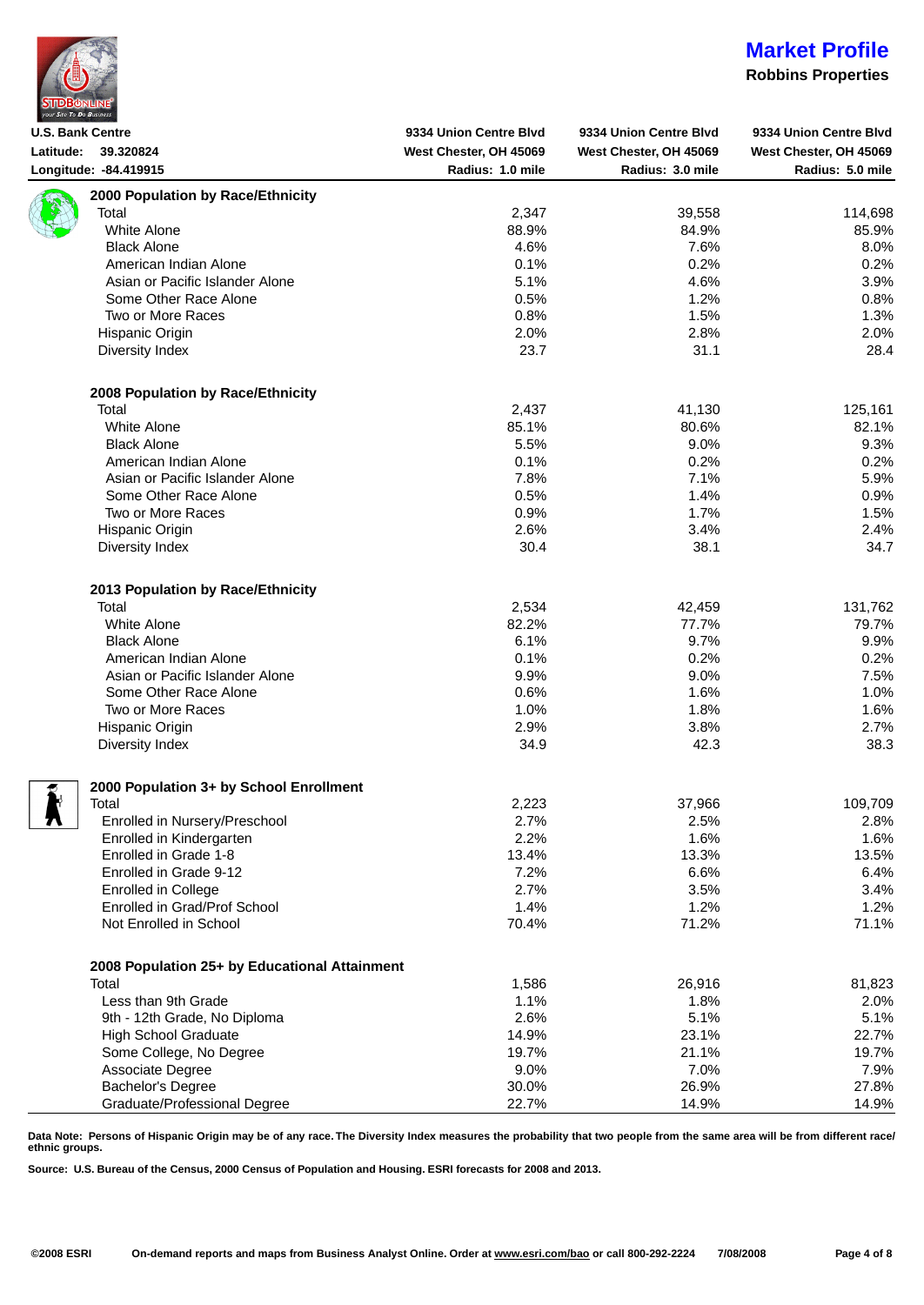

#### **Robbins Properties**

| <b>U.S. Bank Centre</b>                                   | 9334 Union Centre Blvd | 9334 Union Centre Blvd | 9334 Union Centre Blvd |
|-----------------------------------------------------------|------------------------|------------------------|------------------------|
| Latitude:<br>39.320824                                    | West Chester, OH 45069 | West Chester, OH 45069 | West Chester, OH 45069 |
| Longitude: - 84.419915                                    | Radius: 1.0 mile       | Radius: 3.0 mile       | Radius: 5.0 mile       |
| 2008 Population 15+ by Marital Status<br>නු               |                        |                        |                        |
| Total                                                     | 1,857                  | 32,021                 | 96,982                 |
| Never Married                                             | 20.6%                  | 24.5%                  | 23.5%                  |
| Married                                                   | 68.5%                  | 62.0%                  | 62.5%                  |
| Widowed                                                   | 2.4%                   | 4.2%                   | 4.6%                   |
| <b>Divorced</b>                                           | 8.6%                   | 9.3%                   | 9.4%                   |
| 2000 Population 16+ by Employment Status                  |                        |                        |                        |
| Total                                                     | 1,750                  | 29,935                 | 85,924                 |
| In Labor Force                                            | 73.0%                  | 72.6%                  | 71.7%                  |
| Civilian Employed                                         | 70.7%                  | 70.5%                  | 69.7%                  |
| Civilian Unemployed                                       | 2.3%                   | 2.0%                   | 2.0%                   |
| In Armed Forces                                           | 0.0%                   | 0.1%                   | 0.1%                   |
| Not in Labor Force                                        | 27.0%                  | 27.4%                  | 28.3%                  |
| 2008 Civilian Population 16+ in Labor Force               |                        |                        |                        |
| Civilian Employed                                         | 94.9%                  | 95.6%                  | 95.8%                  |
| Civilian Unemployed                                       | 5.1%                   | 4.4%                   | 4.2%                   |
| 2013 Civilian Population 16+ in Labor Force               |                        |                        |                        |
| Civilian Employed                                         | 95.0%                  | 95.8%                  | 96.0%                  |
| Civilian Unemployed                                       | 5.0%                   | 4.2%                   | 4.0%                   |
| 2000 Females 16+ by Employment Status and Age of Children |                        |                        |                        |
| Total                                                     | 904                    | 15,542                 | 44,573                 |
| Own Children < 6 Only                                     | 7.2%                   | 9.0%                   | 9.3%                   |
| Employed/in Armed Forces                                  | 3.2%                   | 5.7%                   | 6.0%                   |
| Unemployed                                                | 0.4%                   | 0.1%                   | 0.1%                   |
| Not in Labor Force                                        | 3.5%                   | 3.2%                   | 3.2%                   |
| Own Children < 6 and 6-17 Only                            | 6.0%                   | 7.5%                   | 7.6%                   |
| Employed/in Armed Forces                                  | 1.1%                   | 4.1%                   | 4.1%                   |
| Unemployed                                                | 0.6%                   | 0.1%                   | 0.1%                   |
| Not in Labor Force                                        | 4.3%                   | 3.2%                   | 3.4%                   |
| Own Children 6-17 Only                                    | 27.0%                  | 22.1%                  | 21.0%                  |
| <b>Employed/in Armed Forces</b>                           | 19.0%                  | 16.4%                  | 15.9%                  |
| Unemployed                                                | 0.2%                   | 0.3%                   | 0.3%                   |
| Not in Labor Force                                        | 7.7%                   | 5.4%                   | 4.9%                   |
| No Own Children < 18                                      | 59.8%                  | 61.4%                  | 62.1%                  |
| Employed/in Armed Forces                                  | 37.8%                  | 36.6%                  | 35.3%                  |
| Unemployed                                                | 0.3%                   | 1.3%                   | 1.2%                   |
|                                                           |                        |                        |                        |

**Source: U.S. Bureau of the Census, 2000 Census of Population and Housing. ESRI forecasts for 2008.**

**©2008 ESRI On-demand reports and maps from Business Analyst Online. Order at [www.esri.com/bao](http://www.esri.com/bao) or call 800-292-2224 7/08/2008 Page 5 of 8**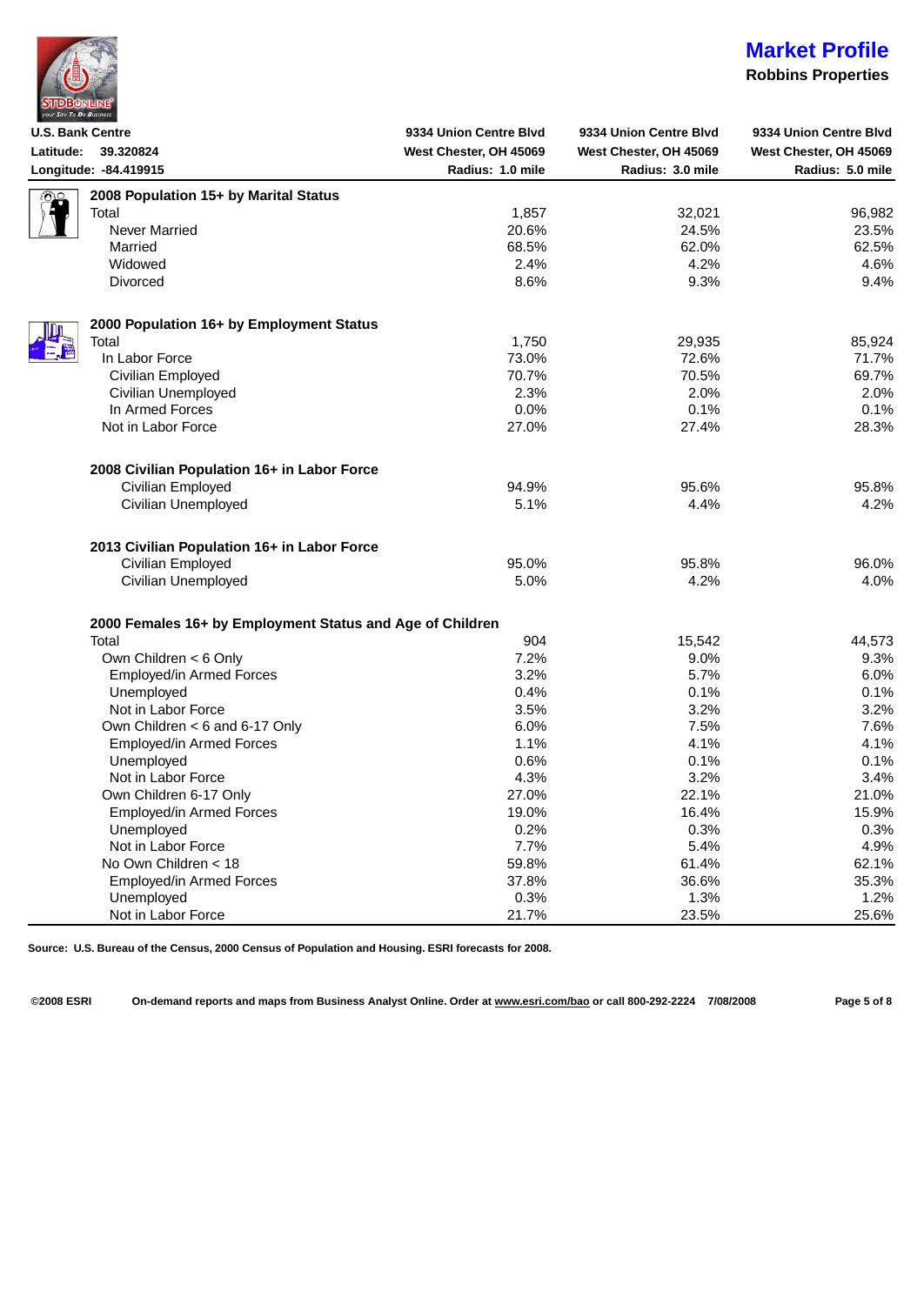|  |  | <b>STDBONLINE</b>        |  |
|--|--|--------------------------|--|
|  |  | your Site To Do Business |  |

### **Robbins Properties**

| <b>U.S. Bank Centre</b> |                                                     | 9334 Union Centre Blvd | 9334 Union Centre Blvd | 9334 Union Centre Blvd |
|-------------------------|-----------------------------------------------------|------------------------|------------------------|------------------------|
| Latitude:               | 39.320824                                           | West Chester, OH 45069 | West Chester, OH 45069 | West Chester, OH 45069 |
|                         | Longitude: - 84.419915                              | Radius: 1.0 mile       | Radius: 3.0 mile       | Radius: 5.0 mile       |
|                         | 2008 Employed Population 16+ by Industry            |                        |                        |                        |
|                         | Total                                               | 1,239                  | 21,653                 | 65,275                 |
|                         | Agriculture/Mining                                  | 0.0%                   | 0.2%                   | 0.2%                   |
|                         | Construction                                        | 2.4%                   | 4.6%                   | 5.1%                   |
|                         | Manufacturing                                       | 20.1%                  | 18.1%                  | 17.5%                  |
|                         | <b>Wholesale Trade</b>                              | 4.9%                   | 4.2%                   | 4.4%                   |
|                         | <b>Retail Trade</b>                                 | 10.8%                  | 12.3%                  | 11.5%                  |
|                         | <b>Transportation/Utilities</b>                     | 3.3%                   | 3.9%                   | 3.9%                   |
|                         | Information                                         | 1.6%                   | 1.4%                   | 1.7%                   |
|                         | Finance/Insurance/Real Estate                       | 9.4%                   | 8.5%                   | 8.4%                   |
|                         | <b>Services</b>                                     | 43.9%                  | 44.4%                  | 44.9%                  |
|                         | <b>Public Administration</b>                        | 3.5%                   | 2.4%                   | 2.3%                   |
|                         | 2008 Employed Population 16+ by Occupation          |                        |                        |                        |
|                         | Total                                               | 1,240                  | 21,651                 | 65,275                 |
|                         | <b>White Collar</b>                                 | 82.4%                  | 74.0%                  | 73.8%                  |
|                         |                                                     | 28.1%                  | 20.8%                  |                        |
|                         | Management/Business/Financial<br>Professional       | 26.1%                  | 25.9%                  | 20.1%                  |
|                         | Sales                                               | 13.8%                  | 13.4%                  | 27.3%                  |
|                         |                                                     |                        |                        | 12.7%                  |
|                         | Administrative Support                              | 14.4%                  | 14.0%                  | 13.7%                  |
|                         | Services                                            | 6.6%                   | 11.1%                  | 11.4%                  |
|                         | <b>Blue Collar</b>                                  | 11.0%                  | 14.8%                  | 14.8%                  |
|                         | Farming/Forestry/Fishing                            | 0.0%                   | 0.2%                   | 0.1%                   |
|                         | Construction/Extraction                             | 1.1%                   | 2.8%                   | 3.1%                   |
|                         | Installation/Maintenance/Repair                     | 1.9%                   | 2.2%                   | 2.4%                   |
|                         | Production                                          | 4.6%                   | 5.2%                   | 4.9%                   |
|                         | <b>Transportation/Material Moving</b>               | 3.4%                   | 4.4%                   | 4.2%                   |
|                         | 2000 Workers 16+ by Means of Transportation to Work |                        |                        |                        |
|                         | Total                                               | 1,215                  | 20,800                 | 59,073                 |
|                         | Drove Alone - Car, Truck, or Van                    | 88.9%                  | 87.8%                  | 87.8%                  |
|                         | Carpooled - Car, Truck, or Van                      | 7.1%                   | 7.5%                   | 6.9%                   |
|                         | <b>Public Transportation</b>                        | 1.2%                   | 1.2%                   | 1.2%                   |
|                         | Walked                                              | 0.4%                   | 1.0%                   | 0.7%                   |
|                         | <b>Other Means</b>                                  | 0.0%                   | 0.2%                   | 0.3%                   |
|                         | Worked at Home                                      | 2.5%                   | 2.4%                   | 3.1%                   |
|                         | 2000 Workers 16+ by Travel Time to Work             |                        |                        |                        |
|                         | Total                                               | 1,216                  | 20,801                 | 59,073                 |
|                         | Did Not Work at Home                                | 97.5%                  | 97.6%                  | 96.9%                  |
|                         | Less than 5 minutes                                 | 2.6%                   | 2.7%                   | 2.2%                   |
|                         | 5 to 9 minutes                                      | 7.6%                   | 8.1%                   | 8.6%                   |
|                         | 10 to 19 minutes                                    | 36.1%                  | 33.1%                  | 32.1%                  |
|                         | 20 to 24 minutes                                    | 16.1%                  | 18.8%                  | 18.1%                  |
|                         | 25 to 34 minutes                                    | 21.3%                  | 20.3%                  | 20.7%                  |
|                         | 35 to 44 minutes                                    | 6.2%                   | 6.4%                   | 6.7%                   |
|                         | 45 to 59 minutes                                    | 5.3%                   | 5.8%                   | 5.8%                   |
|                         | 60 to 89 minutes                                    | 0.8%                   | 1.3%                   | 1.5%                   |
|                         | 90 or more minutes                                  | 1.6%                   | 1.2%                   | 1.2%                   |
|                         | Worked at Home                                      | 2.5%                   | 2.4%                   | 3.1%                   |
|                         | Average Travel Time to Work (in min)                | 22.8                   | 22.4                   | 22.7                   |
|                         | 2000 Households by Vehicles Available               |                        |                        |                        |
|                         | Total                                               | 860                    | 15,040                 |                        |
|                         | None                                                | 0.9%                   | 4.6%                   | 42,875                 |
|                         |                                                     | 18.7%                  | 28.1%                  | 4.2%                   |
|                         | 1                                                   |                        |                        | 26.8%                  |
|                         | 2                                                   | 57.8%                  | 47.6%                  | 49.4%                  |
|                         | 3                                                   | 17.6%                  | 15.5%                  | 15.2%                  |
|                         | 4<br>$5+$                                           | 4.2%                   | 3.2%                   | 3.4%                   |
|                         |                                                     | 0.8%                   | 1.0%                   | 1.0%                   |
|                         | Average Number of Vehicles Available                | 2.1                    | 1.9                    | 1.9                    |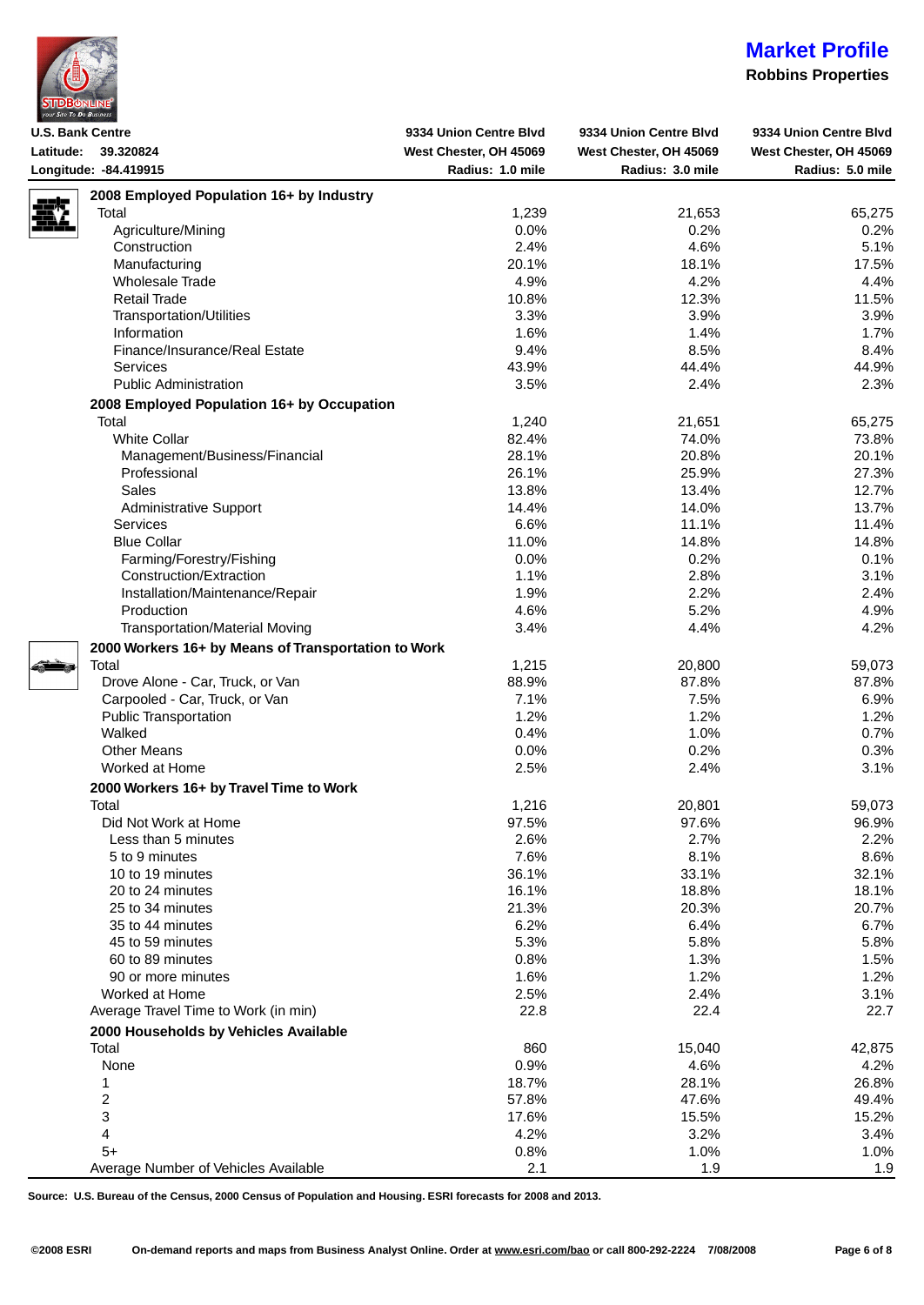|  |  | <b>STDBONLINE</b>        |  |
|--|--|--------------------------|--|
|  |  | your Site To Do Business |  |

### **Robbins Properties**

| <b>U.S. Bank Centre</b>                         |                                                   | 9334 Union Centre Blvd                     | 9334 Union Centre Blvd                     | 9334 Union Centre Blvd                     |
|-------------------------------------------------|---------------------------------------------------|--------------------------------------------|--------------------------------------------|--------------------------------------------|
| 39.320824<br>Latitude:<br>Longitude: -84.419915 |                                                   | West Chester, OH 45069<br>Radius: 1.0 mile | West Chester, OH 45069<br>Radius: 3.0 mile | West Chester, OH 45069<br>Radius: 5.0 mile |
|                                                 |                                                   |                                            |                                            |                                            |
|                                                 | Total                                             | 866                                        | 15,021                                     | 42,980                                     |
|                                                 | Family Households                                 | 79.9%                                      | 73.3%                                      | 73.0%                                      |
|                                                 |                                                   | 72.5%                                      | 60.4%                                      |                                            |
|                                                 | Married-couple Family<br>With Related Children    | 38.8%                                      | 30.2%                                      | 61.3%                                      |
|                                                 |                                                   | 7.4%                                       | 12.9%                                      | 31.9%                                      |
|                                                 | Other Family (No Spouse)<br>With Related Children |                                            |                                            | 11.7%                                      |
|                                                 |                                                   | 4.7%                                       | 9.2%                                       | 7.9%                                       |
|                                                 | Nonfamily Households                              | 20.1%                                      | 26.7%                                      | 27.0%                                      |
|                                                 | Householder Living Alone                          | 16.3%                                      | 21.8%                                      | 22.4%                                      |
|                                                 | Householder Not Living Alone                      | 3.8%                                       | 4.9%                                       | 4.7%                                       |
|                                                 | Households with Related Children                  | 43.5%                                      | 39.4%                                      | 39.8%                                      |
|                                                 | Households with Persons 65+                       | 12.5%                                      | 16.2%                                      | 17.4%                                      |
|                                                 | 2000 Households by Size                           |                                            |                                            |                                            |
|                                                 | Total                                             | 866                                        | 15,021                                     | 42,981                                     |
|                                                 | 1 Person Household                                | 16.3%                                      | 21.8%                                      | 22.4%                                      |
|                                                 | 2 Person Household                                | 35.1%                                      | 34.2%                                      | 33.0%                                      |
|                                                 | 3 Person Household                                | 17.7%                                      | 17.7%                                      | 17.2%                                      |
|                                                 | 4 Person Household                                | 19.7%                                      | 17.0%                                      | 17.5%                                      |
|                                                 | 5 Person Household                                | 8.3%                                       | 6.7%                                       | 7.1%                                       |
|                                                 | 6 Person Household                                | 2.3%                                       | 1.9%                                       | 2.0%                                       |
|                                                 | 7+ Person Household                               | 0.6%                                       | 0.8%                                       | 0.7%                                       |
|                                                 | 2000 Households by Year Householder Moved In      |                                            |                                            |                                            |
|                                                 | Total                                             | 860                                        | 15,039                                     | 42,877                                     |
|                                                 | Moved in 1999 to March 2000                       | 15.3%                                      | 22.8%                                      | 20.2%                                      |
|                                                 | Moved in 1995 to 1998                             | 32.6%                                      | 31.8%                                      | 32.0%                                      |
|                                                 | Moved in 1990 to 1994                             | 25.5%                                      | 17.9%                                      | 19.0%                                      |
|                                                 | Moved in 1980 to 1989                             | 17.7%                                      | 16.8%                                      | 16.1%                                      |
|                                                 | Moved in 1970 to 1979                             | 4.7%                                       | 6.2%                                       | 7.1%                                       |
|                                                 | Moved in 1969 or Earlier                          | 4.3%                                       | 4.4%                                       | 5.6%                                       |
|                                                 | Median Year Householder Moved In                  | 1995                                       | 1996                                       | 1995                                       |
|                                                 | 2000 Housing Units by Units in Structure          |                                            |                                            |                                            |
|                                                 | Total                                             | 882                                        | 15,778                                     | 44,876                                     |
| n il 1                                          | 1, Detached                                       | 78.1%                                      | 59.7%                                      | 64.4%                                      |
|                                                 | 1, Attached                                       | 5.7%                                       | 7.0%                                       | 8.0%                                       |
|                                                 | 2                                                 | 1.4%                                       | 1.3%                                       | 1.1%                                       |
|                                                 | 3 or 4                                            | 2.3%                                       | 3.3%                                       | 2.9%                                       |
|                                                 | 5 to 9                                            | 4.0%                                       | 6.2%                                       | 5.8%                                       |
|                                                 | 10 to 19                                          | 7.5%                                       | 11.1%                                      | 9.0%                                       |
|                                                 | $20+$                                             | 0.7%                                       | 7.3%                                       |                                            |
|                                                 | Mobile Home                                       | 0.5%                                       | 4.1%                                       | 5.7%                                       |
|                                                 | Other                                             | 0.0%                                       | 0.0%                                       | 3.1%<br>0.0%                               |
|                                                 |                                                   |                                            |                                            |                                            |
|                                                 | 2000 Housing Units by Year Structure Built        |                                            |                                            |                                            |
|                                                 | Total                                             | 875                                        | 15,737                                     | 44,889                                     |
|                                                 | 1999 to March 2000                                | 5.0%                                       | 3.1%                                       | 3.4%                                       |
|                                                 | 1995 to 1998                                      | 11.1%                                      | 11.1%                                      | 11.4%                                      |
|                                                 | 1990 to 1994                                      | 31.7%                                      | 16.9%                                      | 16.0%                                      |
|                                                 | 1980 to 1989                                      | 26.2%                                      | 26.8%                                      | 24.9%                                      |
|                                                 | 1970 to 1979                                      | 15.0%                                      | 19.7%                                      | 20.0%                                      |
|                                                 | 1969 or Earlier                                   | 11.1%                                      | 22.3%                                      | 24.4%                                      |
|                                                 | Median Year Structure Built                       | 1989                                       | 1983                                       | 1982                                       |

**Source: U.S. Bureau of the Census, 2000 Census of Population and Housing.**